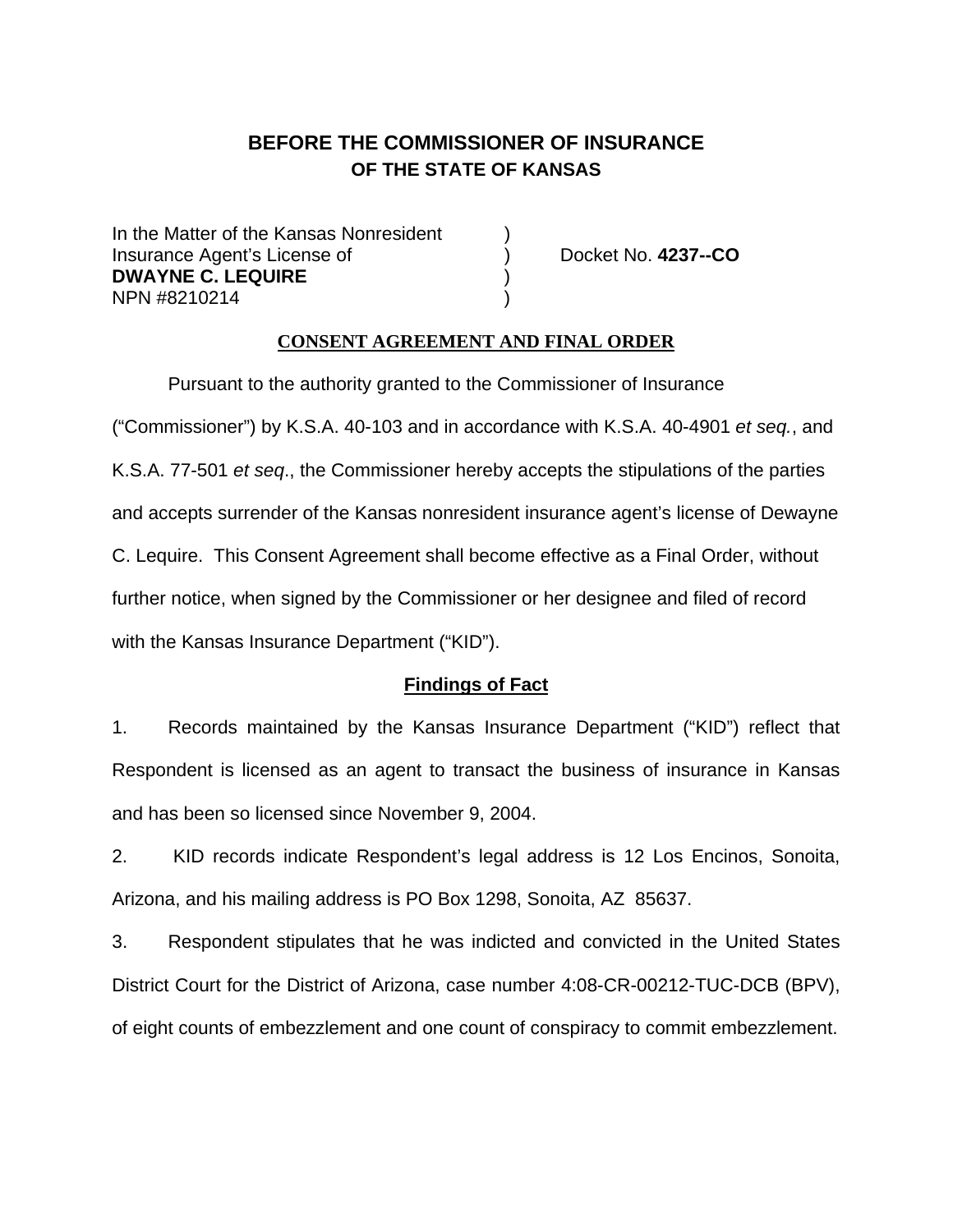4. Respondent stipulates that the charges arose from his conduct as an officer and director of Patriot Insurance Agency.

5. The parties stipulate that the judgment is not yet final.

6. Respondent, an accountant, denies that he acted improperly.

7. Respondent has tendered voluntary surrender of his Kansas nonresident

insurance agent's license.

8. Respondent stipulates that he understands his right to have a hearing on the

facts and disposition and to seek review of any adverse order in this matter.

9. Respondent expressly waives hearing and administrative and judicial review.

# **Applicable Law**

10. K.S.A. 40-4909(a) provides, in relevant part:

"The commissioner may deny, suspend, revoke or refuse renewal of any license issued under this act if the commissioner finds that the applicant or license holder has . . .

(6) Been convicted of a misdemeanor or felony. . . . [or]

(8) Used any fraudulent, coercieve, or dishonest practice, or demonstrated any incompetence, untrustworthiness or financial irresponsibility in the conduct of business in this state or elsewhere." K.S.A. 40-4909(a).

11. "In addition, the commissioner may suspend, revoke or refuse renewal of

any license issued under this act if the commissioner finds that the interests of

the insurer or the insurable interests of the public are not properly served under

such license." K.S.A. 40-4909(b).

12. Pursuant to K.S.A. 40-4909(e), voluntary surrender of a license does not

deprive the Commissioner of jurisdiction to institute or proceed with disciplinary

action to render a decision or make a record of the facts.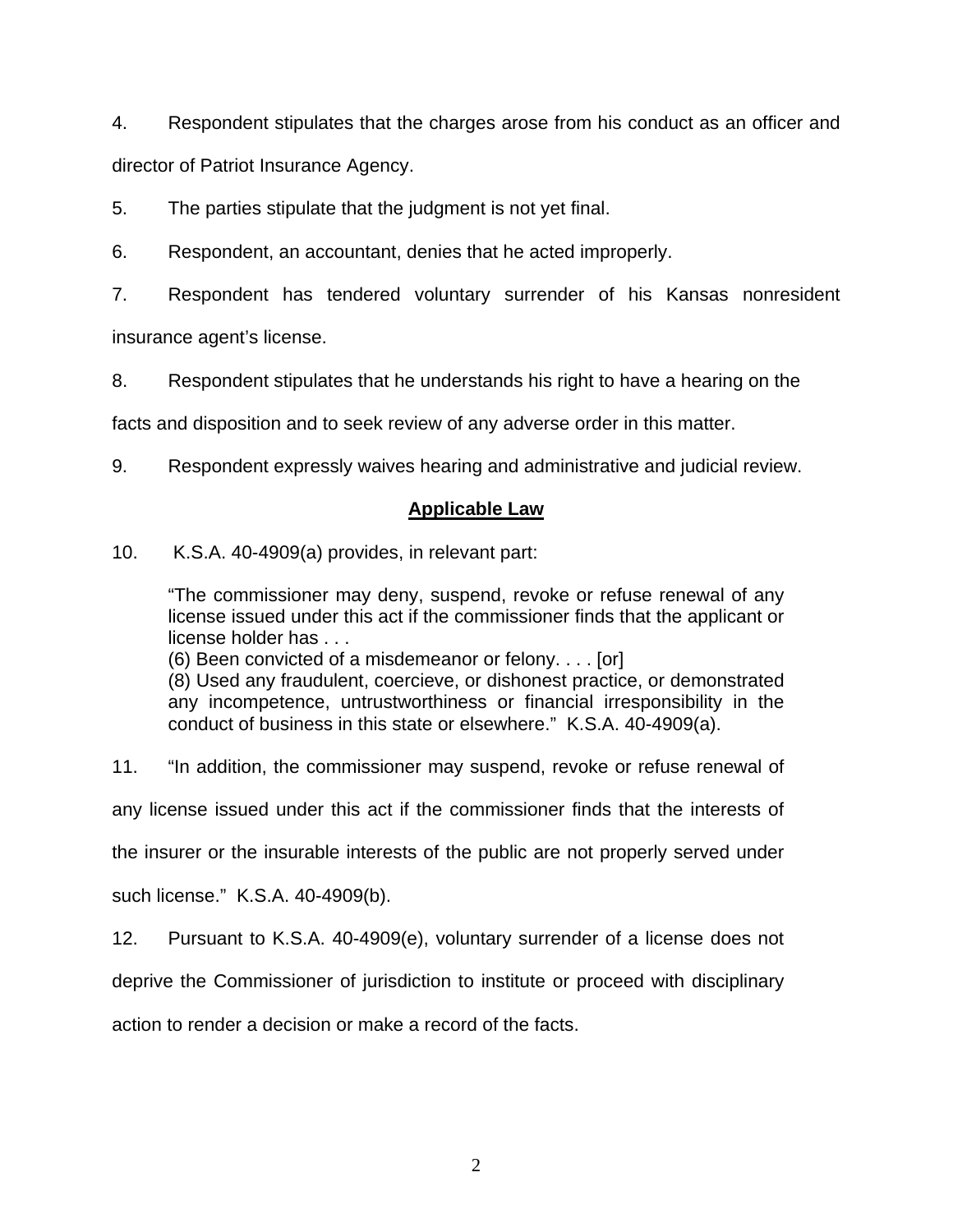### **Conclusions of Law**

13. The Commissioner has jurisdiction over Respondent as well as the subject matter of this proceeding, and such proceeding is held in the public interest.

14. The Commissioner finds that, whether Respondent's convictions are affirmed and become final or not, the fact of the jury's verdict constitutes a sufficient basis for KID to initiate action against Respondent's Kansas nonresident insurance agent's license pursuant to K.S.A. 40-4909(a)(6) and K.S.A. 40-4909(a)(8).

15. The Commissioner further concludes that the public interest is adequately served by accepting surrender of Respondent's Kansas nonresident insurance agent license in lieu of further fact-finding.

#### **Stipulation**

The undersigned stipulates and agrees to the above findings fact and conclusions of law and waives his rights to administrative hearing and judicial review of the Commissioner's Order.

 $\frac{1}{\sqrt{2}}$  ,  $\frac{1}{\sqrt{2}}$  ,  $\frac{1}{\sqrt{2}}$  ,  $\frac{1}{\sqrt{2}}$  ,  $\frac{1}{\sqrt{2}}$  ,  $\frac{1}{\sqrt{2}}$  ,  $\frac{1}{\sqrt{2}}$  ,  $\frac{1}{\sqrt{2}}$  ,  $\frac{1}{\sqrt{2}}$  ,  $\frac{1}{\sqrt{2}}$  ,  $\frac{1}{\sqrt{2}}$  ,  $\frac{1}{\sqrt{2}}$  ,  $\frac{1}{\sqrt{2}}$  ,  $\frac{1}{\sqrt{2}}$  ,  $\frac{1}{\sqrt{2}}$ 

Dwayne C. Lequire **Date** Respondent

Prepared by:

Brenda J. Clary KID Staff Attorney

\_\_\_\_\_\_\_\_\_\_\_\_\_\_\_\_\_\_\_\_\_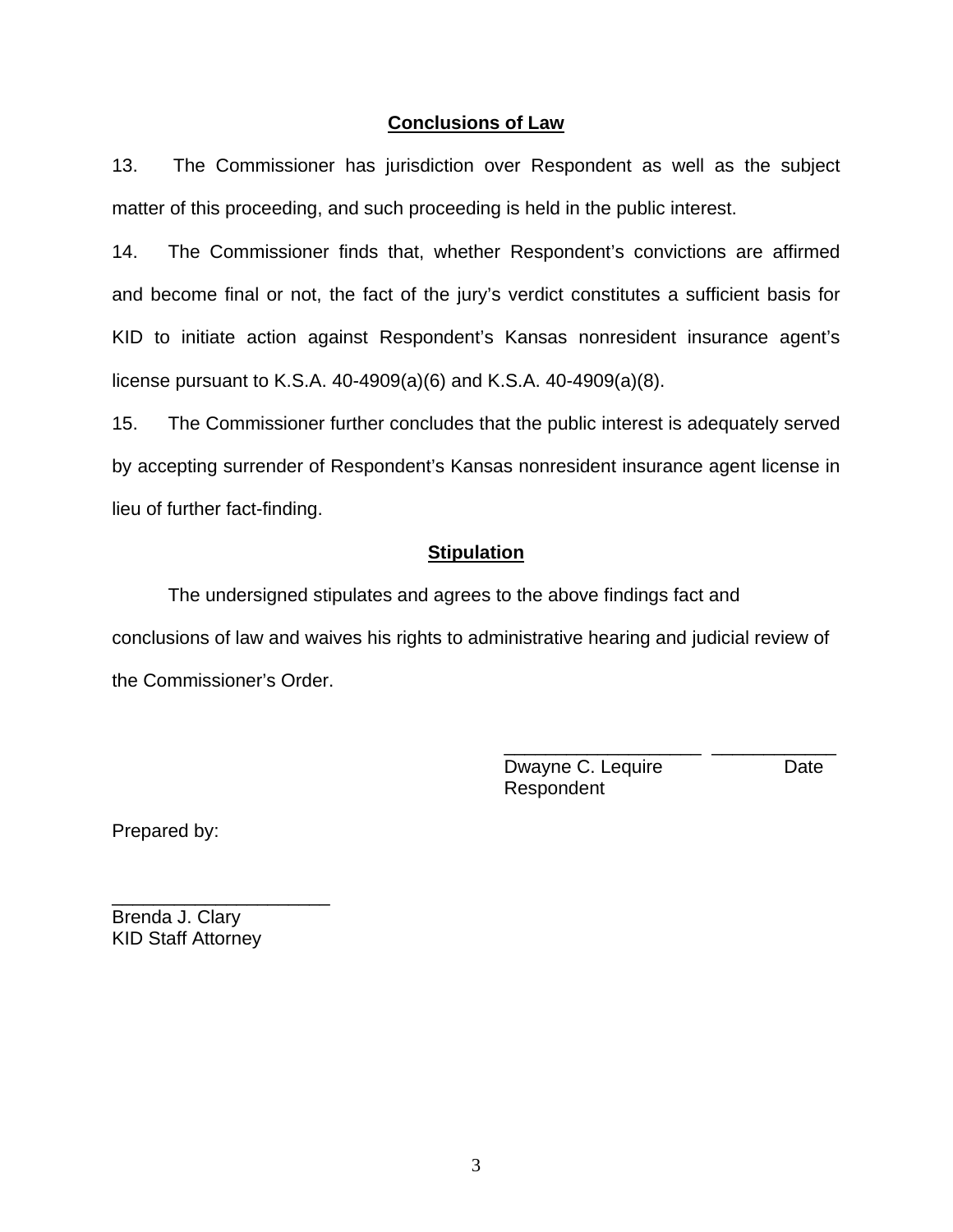# **IT IS THEREFORE ORDERED BY THE COMMISSIONER OF INSURANCE**

**THAT** surrender of the Kansas nonresident insurance agent's license of **DWAYNE C. LEQUIRE** is hereby accepted and effective on this day, and **DWAYNE C. LEQUIRE**  shall not sell, solicit or negotiate insurance, or receive compensation on account of the sale, solicitation, or negotiation of insurance, conducted in this state on or after the effective date of this order.

# **IT IS SO ORDERED THIS \_\_6th\_\_\_ DAY OF \_\_January\_\_ 2011, IN THE CITY OF TOPEKA, COUNTY OF SHAWNEE, STATE OF KANSAS.**



 \_/s/ Sandy Praeger\_\_\_\_\_\_\_\_\_\_\_\_\_\_\_\_ Sandy Praeger Commissioner of Insurance

/s/ Robert M. Tomlinson Robert M. Tomlinson Assistant Commissioner of Insurance Presiding Officer

# **NOTICE**

In the event Respondent files a Petition for Judicial Review, pursuant to K.S.A. 77-613(e), the agency officer to be served on behalf of the Kansas Insurance Department is

 John W. Campbell, General Counsel Kansas Insurance Department 420 S.W.  $9<sup>th</sup>$  Street Topeka, Kansas 66612